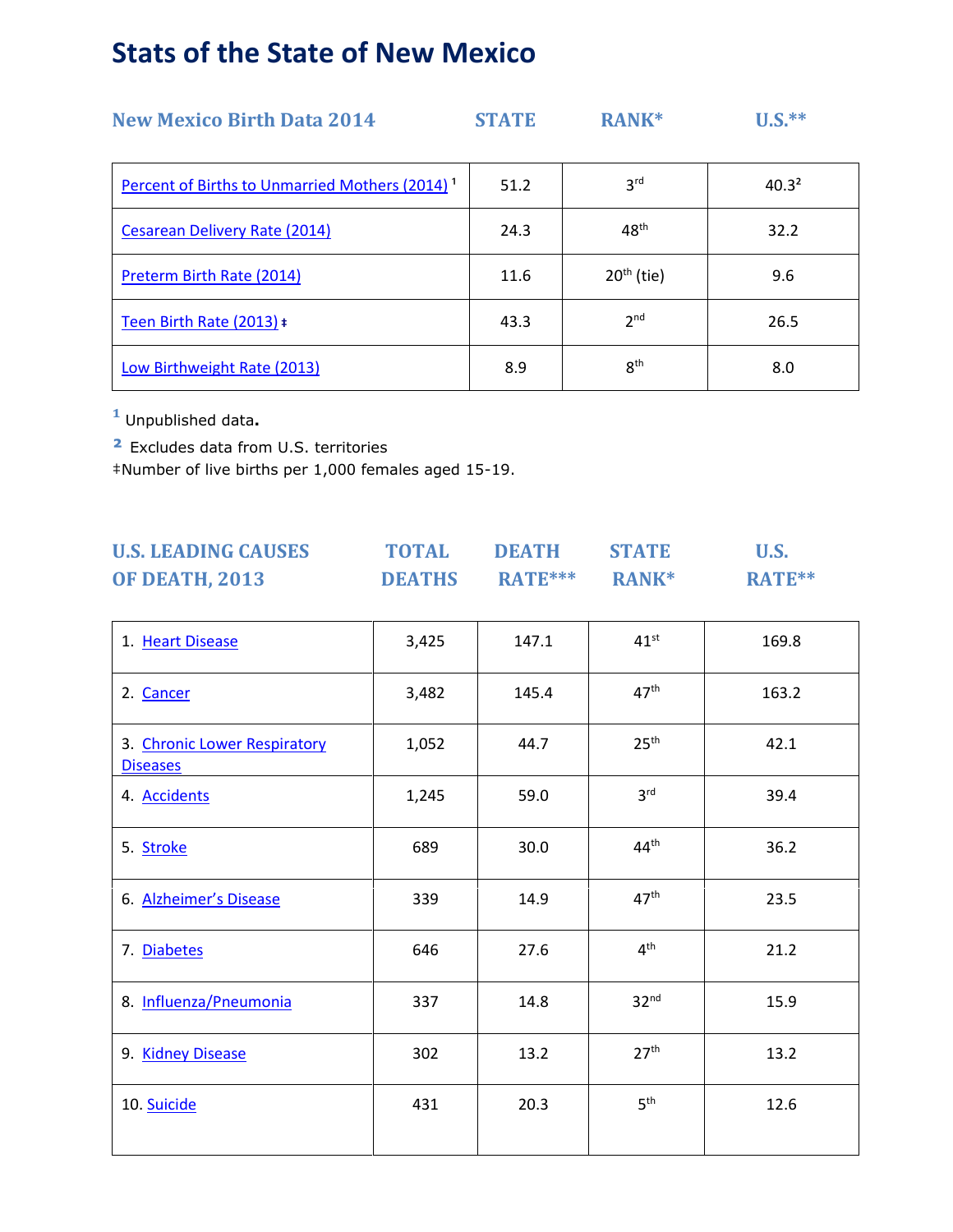### **Stats of the State of New Mexico**

### **Other New Mexico Mortality Data (2013)**

|                              | <b>STATE</b>  | <b>STATE</b> | U.S.          | <b>U.S.</b>    |
|------------------------------|---------------|--------------|---------------|----------------|
|                              | <b>DEATHS</b> | RATE**       | <b>DEATHS</b> | <b>RATE***</b> |
| <b>Firearm Deaths</b>        | 326           | 15.5         | 33,636        | 10.4           |
| Homicide                     | 135           | 6.7          | 16,121        | 5.2            |
| <b>Drug Poisoning Deaths</b> | 458           | 22.6         | 43,982        | 13.8           |

#### **Other New Mexico Data**

|                                                            | <b>STATE</b> | <b>U.S.</b> |
|------------------------------------------------------------|--------------|-------------|
| Infant Mortality Rate (2013, deaths per 1,000 live births) | 5.46         | 5.96        |
| People Without Health Insurance Percentage (2014)          | 11.3         | 11.5        |
| Marriage Rate (2011)                                       | 8            | 6.8         |
| Divorce Rate (2011)                                        | 3.3          | $3.6+$      |

\* Rankings are from highest to lowest.

\*\* Rates for the U.S. include the District of Columbia and (for births) U.S. territories. Refer to notes in publication tables for more detail.

\*\*\* Death rates are age-adjusted. Refer to source notes below for more detail.

†Excludes data for California, Georgia, Hawaii, Indiana, Louisiana, and Minnesota.

n/a - Data not available